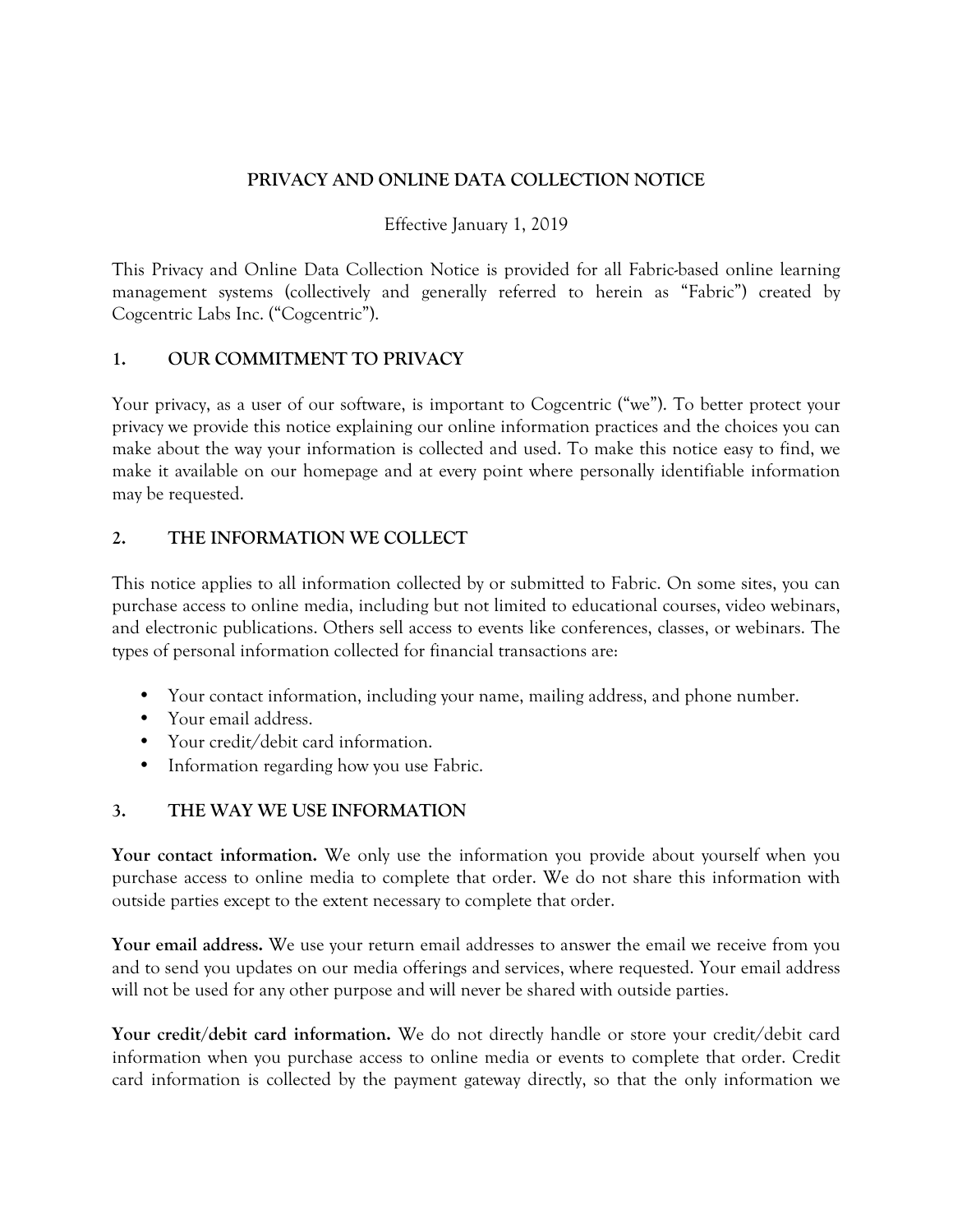need to store is confirmation that a transaction went through. This information is also never shared with anyone, except where needed to complete a transaction.

**Information regarding how you use Fabric.** We use non-identifying and aggregate information to better-design Fabric and to provide features to you. Such information will not be used for any other purpose and will never be shared with outside parties. For instance:

- Information regarding your answers to assessments, polls, surveys and forms is used to keep track of a person's achievements, for personalization, and being able to display results and rankings.
- Information regarding your profile data. This can include preferences, personality traits, goals, availability, special skills, special needs, and other metadata that help coaches, teachers, or therapists meet those needs in a way that suits them and will be most effective. Profile data is also used in matching algorithms to help members find communities of people facing the same issues, having the same needs, shared interests, finding friends or collaborators, being matched with a mentor or partner to help them achieve their goals.
- Information regarding your completion data. In order to allow people to always keep building on previous achievements and continue from where they left off, we keep track of which courses and objects each member has completed and not completed. Completion data also drives notifications - that a member has achieved a goal their coach set for them, or that a coach has assigned a new goal or scheduled a meeting.
- Information regarding your attendance. For live classes, conferences, webinars and other events, we keep track of what a person has attended.
- Information regarding your achievements. We keep track of certificates, degrees, medals, trophies and other achievements.
- Information regarding your purchase history. We need to keep track of what each member has and has not purchased in order to make sure they can access what they have purchased, and to be able to apply appropriate discounts based on that purchase history. (Credit card data could be included here)
- Information regarding your group membership. We keep track of a member's role, which journeys they are on, their membership level and subscription plan using groups. This personalizes the experience for them.
- Information regarding your access level. We keep track of which views in the interface a member can see, and what functions they can perform, such as being registered on the site, being an author, coach, or administrator.
- Information regarding your messages. Any member can privately message any other member or groups of members in private chats that can be live or asynchronous. We store these chat logs for every user so that they can participate in conversations.
- Information regarding your comments, questions and answers. People can comment on (or ask questions connected to) any element on any page, and they can answer questions or participate in threaded discussions around a topic - so we store all of that data.